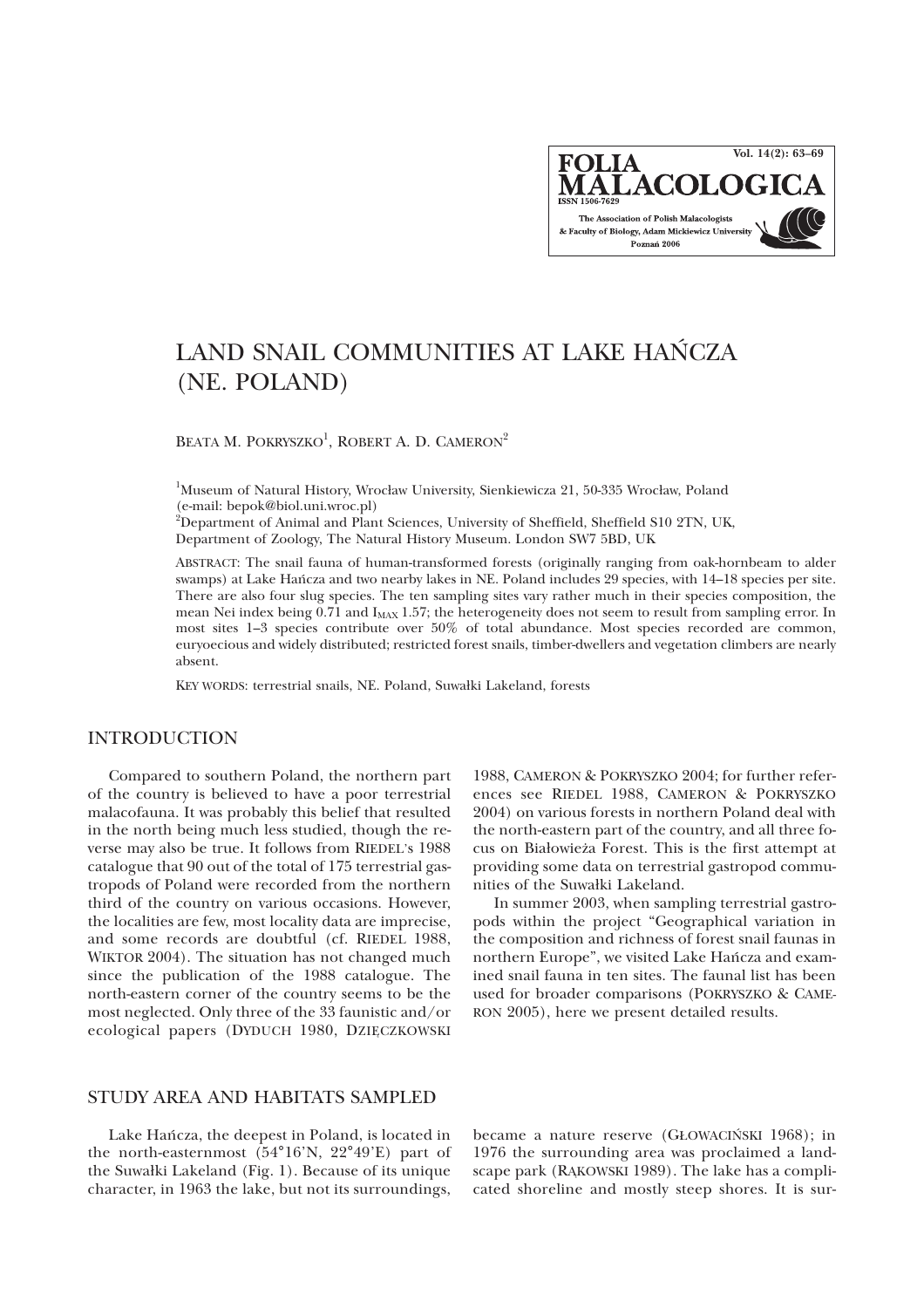

Fig. 1. Study area (left: solid circle) and location of sampling sites (right: solid circles; forest areas stippled, lakes hatched)

rounded by a narrow belt of forest and adjoined by moraine hills.

Originally, the forests of the region were oak-hornbeam, riverine forests with ash and linden, alder forests, and pine-oak or pine stands in drier places. Dur-



ing the last 500 years most of them, especially deciduous stands, growing on fertile soil, were clear-felled and converted into arable land. The narrow belts of forests surrounding Hañcza and smaller lakes in its vicinity range from transformed oak-hornbeam stands (often with some linden and ash) to alder swamps (Figs 2, 3). They have never been completely clear-felled (as suggested by the occurrence of plants such as *Paris quadrifolia*), but in most places are rather heavily affected by removal of dead timber, some logging and cattle or horse grazing. Cows, horses and their dung were encountered while sampling. Forest only 30 m or more away from the lake shore is usually heavily managed, and is predominantly pine or spruce.

Fig. 1 shows the sampling sites. All sites, except 5 (Lake Jaczno) and 9 (Lake Jegłówek) were located on the shores of Lake Hañcza:



Figs 2, 3. A fragment of a forest (1) and an alder swamp (2) at lake Hañcza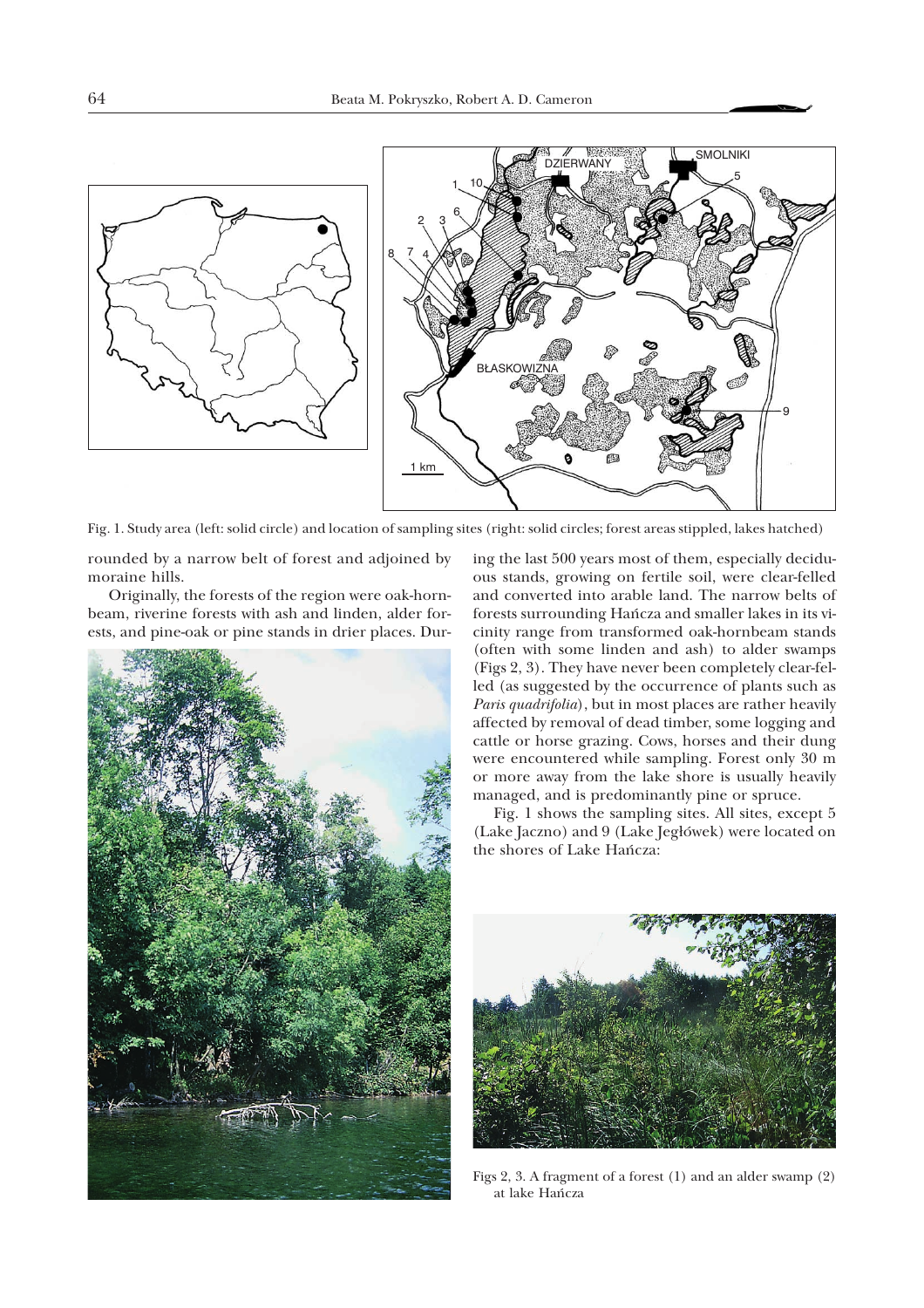- 1. E. shore of Lake Hañcza, steep slope with linden, alder, elm, hazel, birch, oak, sedges and Herb Paris, pH 5.5;
- 2. W. shore of Lake Hañcza, gentle slope with linden, alder, maple, hazel, birch, ash and nettles;
- 3. W. shore of Lake Hañcza, gentle slope with linden, alder, hazel, ash and birch, pH 6.0;
- 4. W. shore of Lake Hañcza, flat shore with linden, alder, ash, elm, cow-wheat and *Iris*;
- 5. E. shore of Lake Jaczno: flat, swampy lake margin with standing water pools: alder and a few ash and birch trees, sedges, ferns;
- 6. E. shore of Lake Hañcza: partly open swamp, with traces of horse grazing, alder, ash, hazel, *Iris*, meadowsweet and nettles;
- 7. W. shore of Lake Hañcza, gentle slope with alder, ash, hornbeam, elm, maple, nettles, wild strawberries and *Circaea*;
- 8. W. shore of Lake Hañcza, gentle slope: hornbeam coppice with *Phragmites* fringe with rowan, some alder, ash, willows, aspen, bracken and wood sorrel;
- 9. betwen lakes Jegłówek and Szurpiły, gentle slope with young elm, hazel, ash, birch, some alder at lake shore (traces of cattle trampling), wood sorrel;
- 10.E. shore of Lake Hañcza, gentle slope with wet flushes: alder, ash, elm, hazel, poplars, wild raspberry and sedges.

Soil pH was determined colorimetrically for residues for two sites. From the flora and litter texture, it seems likely that the other non-swamp sites would yield similar values.

#### METHODS

Sampling was carried out in July 2003. Each site was an area of c. 400 m<sup>2</sup>, chosen to represent a typical part of the surrounding vegetation. Within each site snails and slugs were collected by eye. Two people searched in this way, in all appropriate microhabitats, for at least one hour at each site. In addition, c. 20 l of litter was collected from patches within each site. The litter was sieved  $(10 \times 10 \text{ mm})$ mesh); the coarsest fraction was searched by eye in the field and discarded. The remainder was bagged and taken to the laboratory, where it was air-dried, sieved and sorted down to 0.5 mm mesh. Large helicoids were sometimes counted but not collected; slugs were identified in the field or specimens preserved for identification in the laboratory. No attempt was made to count the number of slugs, as daytime sampling is notoriously unreliable (WÄREBORN 1969). Tests for completeness of sampling followed CAMERON & POKRYSZKO (2005).

### RESULTS AND DISCUSSION

A total of 33 species were recorded, 29 snails and four slugs (Table 1); three: *Succinea oblonga*, *S. sarsii* and *Cochlicopa nitens*, were limited to alder swamps. The snail species list seems to be complete, as indicated by the Chao estimator for the whole set of sites equal to about one species missed, by the shape of the rank abundance curve (Fig. 4), which steepens rapidly as the rarest species are included, and by the fact that the numbers of specimens per site are usually ten times or more higher than the number of species (CAMERON & POKRYSZKO 2005). The species composition varies rather much between the sites – the Nei index ranges from 0.50 to 0.91 (mean 0.73) (Table 2,

To estimate similarity among the snail faunas in sites we used the Nei index  $I_N$  = number of species in common/geometric mean of the number of species present in each site. Additionally, we applied the Marczewski-Steinhaus distance (ALEXANDROWICZ 1987). Slugs are omitted, as sampling is not so reliable, but adding them makes little difference to the results. Overall heterogeneity was estimated using Whittaker's index,  $I_W$ , the total number of species in the array divided by the mean number per site, and its variant,  $I_{MAX}$ , total number of species divided by that in the richest site (CAMERON & POKRYSZKO 2004). Slugs are included.

All shells extracted were identified and counted, excluding only very old or unidentifiable remains. Nomenclature throughout follows KERNEY et al. (1983). The samples are kept in the collection of RADC and of the Natural History Museum, Wrocław University.

Fig. 5). The two swamp sites (5 and 6) are rather dissimilar (0.67), the similarity between site 6 and all other sites being 0.50–0.69, while site 5 is closer to sites 7, 9 and 10 (0.77, 0.79 and 0.75, respectively) than it is to 6. Two clusters of similar sites (1 and 10 at 0.91, 2, 3, 4 and 8 at 0.83) are geographically very close. Even excluding the two swamp sites, the lowest Nei value is still only 0.69. The Marczewski-Steinhaus distances (Table 2) give a very similar picture; they range from 0.17 to 0.67, and excluding the swamp sites the highest value is 0.55. The two variants of Whittaker's index,  $I_W$  and  $I_{MAX}$ , are 1.75 and 1.57 for all sites, and 1.55 and 1.43 when swamps are ex-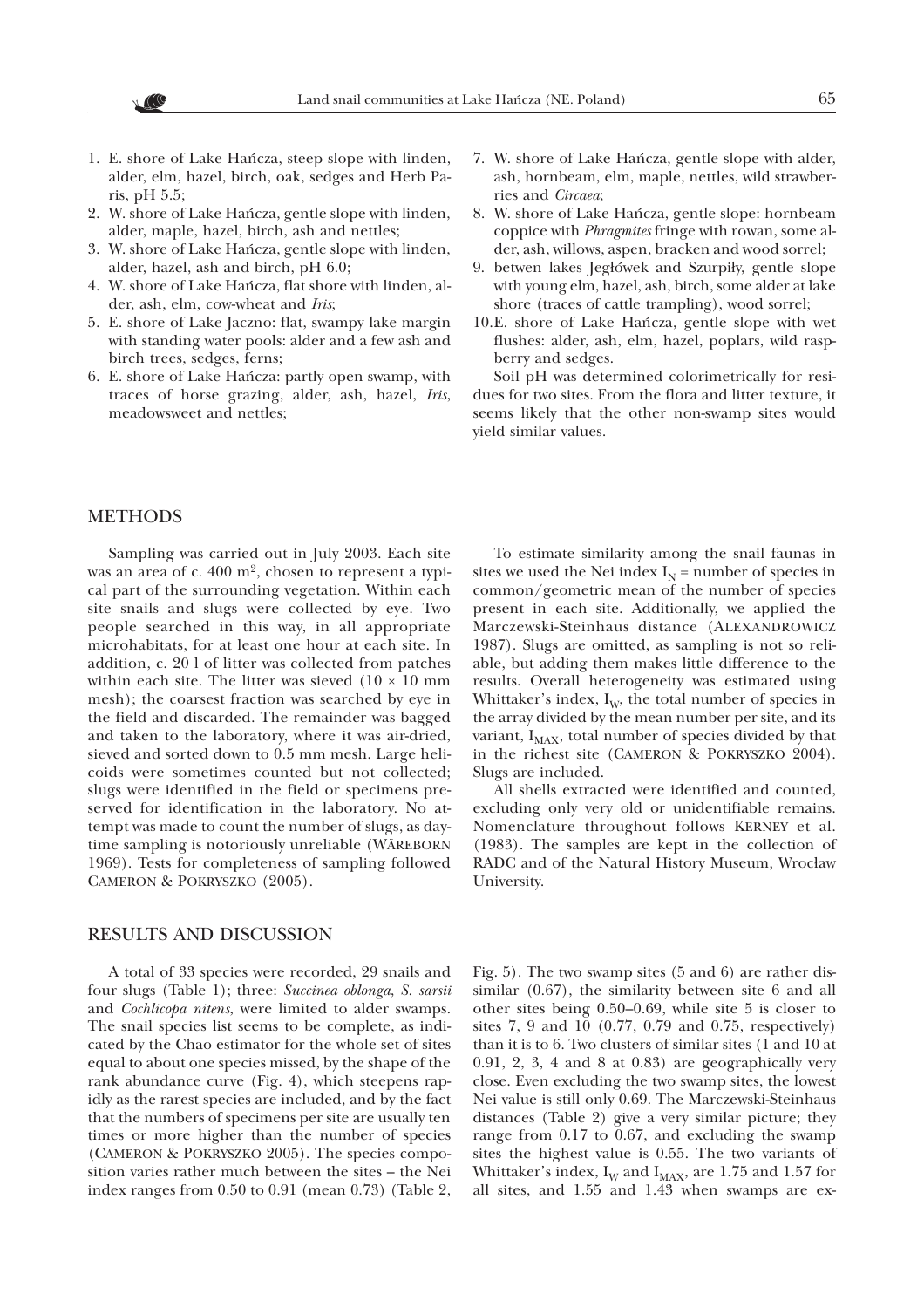|     | Species/Sites                       | $\boldsymbol{\mathcal{S}}$ | $\overline{4}$           | 7                        | 1                      | 9                                  | 2                  | 5                        | 8                        | 10                     | 6                      | F      |
|-----|-------------------------------------|----------------------------|--------------------------|--------------------------|------------------------|------------------------------------|--------------------|--------------------------|--------------------------|------------------------|------------------------|--------|
| No. | Snails                              |                            |                          |                          |                        |                                    |                    |                          |                          |                        |                        |        |
| 1   | Cochlicopa lubrica (O. F. Müll.)    | $20\,$<br>10.31            | 13<br>6.02               | $26\,$<br>$14.53\,$      | $35\,$<br>18.52        | 10<br>5.46                         | $45\,$<br>10.66    | 11<br>4.82               | 20<br>16.3               | 41<br>18.60            | 78<br>30.00            | 100    |
| 2   | Punctum pygmaeum (Drap.)            | $72\,$<br>37.11            | $27\,$<br>12.50          | 49<br>27.37              | 69<br>36.51            | 16<br>8.74                         | 44<br>10.43        | 13<br>5.70               | $\,4\,$<br>3.23          | 15<br>6.61             | 28<br>10.77            | 100    |
| 3   | Nesovitrea hammonis (Ström)         | $33\,$<br>17.01            | 15<br>6.94               | $\boldsymbol{3}$<br>1.68 | $16\,$<br>8.47         | 6<br>3.28                          | 25<br>5.92         | 30<br>13.16              | $\boldsymbol{9}$<br>7.26 | 10<br>4.41             | 5<br>1.92              | 100    |
| 4   | Nesovitrea petronella (L. Pfeiffer) | $\overline{4}$<br>2.06     | $\boldsymbol{3}$<br>1.39 | $\boldsymbol{3}$<br>1.68 | 13<br>6.88             | 14<br>7.65                         | $\,8\,$<br>1.90    | 6<br>2.63                | 1<br>0.81                | 16<br>$7.05\,$         | 9<br>3.46              | 100    |
| 5   | Zonitoides nitidus (O. F. Müll.)    | 5<br>2.58                  | $\bf 5$<br>2.31          | 17<br>9.5                | 5<br>2.66              | 11<br>6.01                         | 6<br>1.42          | 17<br>7.46               | $\overline{4}$<br>3.23   | $\,6\,$<br>2.64        | 35<br>13.46            | 100    |
| 6   | Euconulus fulvus (O. F. Müll.)      | 12<br>6.19                 | 15<br>6.94               | $\overline{2}$<br>1.12   | 16<br>8.47             | $\,6\,$<br>3.28                    | 1<br>0.24          | 20<br>8.77               | 5<br>4.03                | 5<br>2.20              | 15<br>5.77             | 100    |
| 7   | Cepaea hortensis (O. F. Müll.)      | 10<br>5.15                 | 15<br>6.94               | 20<br>11.17              | 13<br>6.88             | 5<br>2.73                          | 18<br>4.27         | 7<br>3.07                | $\sqrt{2}$<br>1.61       | 16<br>7.05             | $\overline{2}$<br>0.77 | 100    |
| 8   | Vertigo pusilla O. F. Müll.         | 42<br>21.65                | 64<br>29.63              | 22<br>12.29              | 3<br>1.59              | 54<br>29.51                        | 33<br>7.82         | 7<br>3.07                | 17<br>13.71              | $\,4$<br>1.76          | $\boldsymbol{0}$       | 90     |
| 9   | Vallonia costata (O. F. Müll.)      | 1<br>0.52                  | $\,4\,$<br>1.85          | 32<br>17.88              | 2<br>1.06              | 14<br>7.65                         | 103<br>24.41       | $\overline{2}$<br>0.88   | $\bf 5$<br>4.03          | $\boldsymbol{0}$       | $\boldsymbol{0}$       | 80     |
| 10  | Succinea putris (L.)                | 1<br>0.52                  | 8<br>3.70                | 3<br>1.68                | $\overline{2}$<br>1.06 | $\overline{2}$<br>1.09             | $\boldsymbol{0}$   | $\boldsymbol{0}$         | 7<br>5.65                | 14<br>6.17             | $\boldsymbol{0}$       | 70     |
| 11  | Vertigo substriata (Jeffr.)         | 21<br>10.82                | 12<br>5.56               | $\boldsymbol{0}$         | 6<br>3.17              | 5<br>2.73                          | 2<br>0.47          | 3<br>1.32                | $\boldsymbol{0}$         | $\overline{4}$<br>1.76 | $\boldsymbol{0}$       | 70     |
| 12  | Vitrina pellucida (O. F. Müll.)     | 2<br>1.03                  | $\boldsymbol{0}$         | 3<br>1.68                | $\boldsymbol{0}$       | $\boldsymbol{\mathcal{S}}$<br>1.64 | $8\,$<br>1.90      | $\boldsymbol{3}$<br>1.32 | $\overline{4}$<br>3.23   | $\boldsymbol{0}$       | 14<br>5.38             | 70     |
| 13  | Carychium minimum O. F. Müll.       | $\boldsymbol{0}$           | $\boldsymbol{0}$         | 12<br>6.70               | 5<br>2.66              | 26<br>14.21                        | $\theta$           | 76<br>33.33              | $\boldsymbol{0}$         | 16<br>7.05             | $23\,$<br>8.85         | 60     |
| 14  | Carychium tridentatum (Risso)       | 12<br>6.19                 | $\boldsymbol{0}$         | $\boldsymbol{0}$         | 22<br>11.64            | $\boldsymbol{0}$                   | 69<br>$16.35\,$    | $\boldsymbol{0}$         | 9<br>7.26                | 35<br>15.42            | 14<br>5.38             | 60     |
| 15  | Vitrea crystallina (O. F. Müll.)    | $\boldsymbol{3}$<br>1.55   | 3<br>1.39                | $\boldsymbol{0}$         | 8<br>4.23              | $\boldsymbol{0}$                   | 5<br>1.18          | 1<br>0.44                | $\boldsymbol{0}$         | 7<br>3.08              | $\theta$               | 60     |
| 16  | Perforatella bidentata (Gmel.)      | 3<br>1.55                  | 8<br>3.70                | 3<br>1.68                | 22<br>11.64            | $\boldsymbol{0}$                   | $\theta$           | 11<br>4.82               | $\boldsymbol{0}$         | 26<br>11.45            | $\boldsymbol{0}$       | 60     |
| 17  | Acanthinula aculeata (O. F. Müll.)  | 1<br>0.52                  | 10<br>4.63               | $\boldsymbol{0}$         | $\overline{2}$<br>1.06 | $\boldsymbol{0}$                   | 44<br>10.43        | $\boldsymbol{0}$         | 8<br>6.45                | $\boldsymbol{0}$       | $\boldsymbol{0}$       | 50     |
| 18  | Euomphalia strigella (Drap.)        | $\boldsymbol{0}$           | $\boldsymbol{0}$         | 3<br>1.68                | $\overline{2}$<br>1.06 | 4<br>2.19                          | 5<br>1.18          | $\boldsymbol{0}$         | $\boldsymbol{0}$         | 10<br>4.41             | 0                      | 50     |
| 19  | Cochlicopa lubricella (Porro)       | $\boldsymbol{0}$           | $\boldsymbol{9}$<br>4.17 | $\boldsymbol{0}$         | $\boldsymbol{0}$       | $\overline{4}$<br>2.19             | $23\,$<br>$5.45\,$ | $\boldsymbol{0}$         | 3<br>2.42                | $\boldsymbol{0}$       | $\boldsymbol{0}$       | 40     |
| 20  | Vertigo antivertigo (Drap.)         | $\boldsymbol{0}$           | $\boldsymbol{0}$         | 1<br>0.56                | $\boldsymbol{0}$       | 1<br>$0.55\,$                      | $\boldsymbol{0}$   | $\overline{4}$<br>1.75   | $\boldsymbol{0}$         | $\boldsymbol{0}$       | 3<br>1.15              | 40     |
| 21  | Vallonia pulchella (O. F. Müll.)    | $\boldsymbol{0}$           | 8<br>3.70                | $8\,$<br>4.47            | $\boldsymbol{0}$       | $\boldsymbol{0}$                   | $\boldsymbol{0}$   | $\boldsymbol{0}$         | 8<br>6.45                | $\boldsymbol{0}$       | 18<br>6.92             | 40     |
| 22  | Columella edentula (Drap.)          | $\boldsymbol{0}$           | $\overline{4}$<br>1.85   | $\mathbf{1}$<br>$0.56\,$ | $\boldsymbol{0}$       | $\boldsymbol{0}$                   | 11<br>2.61         | $\boldsymbol{0}$         | $\boldsymbol{0}$         | $\boldsymbol{0}$       | $\boldsymbol{0}$       | 30     |
| 23  | Discus rotundatus (O. F. Müll.)     | 2<br>1.03                  | $\boldsymbol{0}$         | $\overline{2}$<br>1.12   | $\boldsymbol{0}$       | $\boldsymbol{0}$                   | $\boldsymbol{0}$   | $\boldsymbol{0}$         | $\,6\,$<br>4.84          | $\boldsymbol{0}$       | $\boldsymbol{0}$       | 30     |
| 24  | Aegopinella minor (Stabile)         | $\boldsymbol{0}$           | $\sqrt{2}$<br>0.93       | $\boldsymbol{0}$         | $\boldsymbol{0}$       | $\boldsymbol{0}$                   | $\boldsymbol{0}$   | $\boldsymbol{0}$         | $\boldsymbol{0}$         | $\mathbf 1$<br>0.44    | $\boldsymbol{0}$       | $20\,$ |
| 25  | Succinea oblonga Drap.              | $\boldsymbol{0}$           | $\boldsymbol{0}$         | $\boldsymbol{0}$         | $\boldsymbol{0}$       | $\boldsymbol{0}$                   | $\boldsymbol{0}$   | $\boldsymbol{0}$         | $\boldsymbol{0}$         | $\boldsymbol{0}$       | 5<br>1.92              | 10     |
| 26  | Oxyloma sarsii (Esmark)             | $\boldsymbol{0}$           | $\boldsymbol{0}$         | $\boldsymbol{0}$         | $\boldsymbol{0}$       | $\boldsymbol{0}$                   | $\boldsymbol{0}$   | $\boldsymbol{0}$         | $\boldsymbol{0}$         | $\boldsymbol{0}$       | $35\,$<br>14.36        | 10     |

Table 1. List of species recorded from Lake Hañcza. For snails, numbers of specimens, relative abundance and frequency are given. For slugs, not counted, presence and frequency are given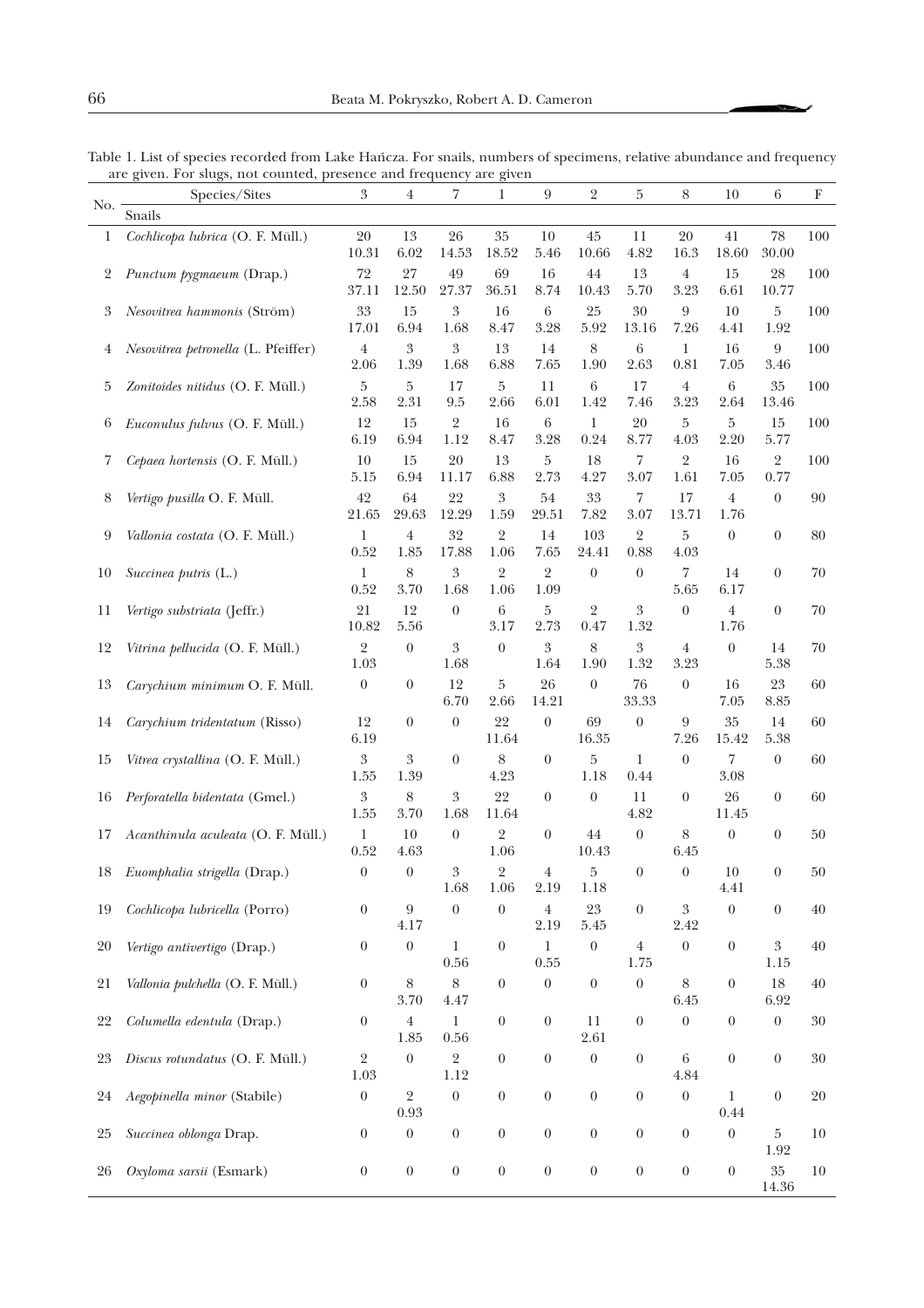XIII

|     | Species/Sites                     | 3            | $\overline{4}$   | 7            | 1              | 9              | 2              | $\overline{5}$ | 8              | 10       | 6              | F   |
|-----|-----------------------------------|--------------|------------------|--------------|----------------|----------------|----------------|----------------|----------------|----------|----------------|-----|
| No. | Snails                            |              |                  |              |                |                |                |                |                |          |                |     |
| 27  | Cochlicopa nitens (Gallenstein)   | $\theta$     | $\theta$         | $\theta$     | $\theta$       | $\theta$       | $\theta$       | 14<br>6.14     | $\theta$       | $\theta$ | $\theta$       | 10  |
| 28  | Aegopinella pura (Alder)          | 4<br>2.06    | $\theta$         | $\theta$     | $\theta$       | $\theta$       | $\theta$       | $\theta$       | $\theta$       | $\theta$ | $\theta$       | 10  |
| 29  | Arianta arbustorum $(L.)$         | $\theta$     | $\boldsymbol{0}$ | $\theta$     | $\theta$       | 1<br>0.55      | $\theta$       | $\overline{0}$ | $\theta$       | $\theta$ | $\theta$       | 10  |
|     | <b>Total species</b>              | 18           | 18               | 18           | 17             | 17             | 16             | 16             | 16             | 16       | 14             |     |
|     | <b>Total specimens</b>            | 194          | 216              | 179          | 189            | 183            | 422            | 228            | 124            | 227      | 260            |     |
|     | <b>Slugs</b>                      |              |                  |              |                |                |                |                |                |          |                |     |
| 30  | Arion subfuscus (Drap.)           | X            | X                | $\mathbf{X}$ | X              | X              | X              | X              | X              | X        | X              | 100 |
| 31  | Arion circumscriptus Johnston     | $\mathbf{X}$ | X                | X            |                | X              | X              |                |                | X        |                | 60  |
| 32  | Deroceras laeve (O.F. Müll.)      |              |                  |              |                |                |                | X              | X              | X        | X              | 40  |
| 33  | Malacolimax tenellus (O.F. Müll.) | X            |                  | X            | X              |                |                |                |                |          |                | 30  |
|     | <b>Total slug species</b>         | 3            | $\overline{2}$   | 3            | $\overline{2}$ | $\overline{2}$ | $\overline{2}$ | $\overline{2}$ | $\overline{2}$ | 3        | $\overline{2}$ |     |
|     | <b>Total all species</b>          | 21           | 20               | 21           | 19             | 19             | 18             | 18             | 18             | 19       | 16             |     |

Table 2. Values of the Nei index (above the diagonal) and Marczewski-Steinhaus index (below the diagonal) for the studied sites. Swamp site comparisons underlined

| <b>Site</b>      | 1    | $\overline{2}$ | 3    | $\overline{\mathbf{4}}$ | $\overline{5}$ | 6    | 7    | 8    | 9    | 10   |
|------------------|------|----------------|------|-------------------------|----------------|------|------|------|------|------|
| л                |      | 0.83           | 0.86 | 0.80                    | 0.79           | 0.58 | 0.74 | 0.73 | 0.76 | 0.91 |
| $\boldsymbol{2}$ | 0.26 |                | 0.82 | 0.82                    | 0.75           | 0.60 | 0.65 | 0.81 | 0.79 | 0.75 |
| $\boldsymbol{3}$ | 0.25 | 0.30           |      | 0.78                    | 0.77           | 0.57 | 0.72 | 0.82 | 0.69 | 0.77 |
| $\bf{4}$         | 0.33 | 0.30           | 0.36 |                         | 0.71           | 0.50 | 0.72 | 0.77 | 0.69 | 0.77 |
| $\mathbf{5}$     | 0.35 | 0.40           | 0.38 | 0.45                    |                | 0.67 | 0.77 | 0.63 | 0.79 | 0.75 |
| 6                | 0.59 | 0.57           | 0.61 | 0.67                    | 0.50           |      | 0.69 | 0.67 | 0.65 | 0.60 |
| 7                | 0.41 | 0.52           | 0.43 | 0.43                    | 0.38           | 0.48 |      | 0.77 | 0.80 | 0.71 |
| 8                | 0.43 | 0.32           | 0.30 | 0.38                    | 0.55           | 0.50 | 0.38 |      | 0.73 | 0.63 |
| 9                | 0.38 | 0.35           | 0.48 | 0.48                    | 0.35           | 0.52 | 0.33 | 0.43 |      | 0.73 |
| 10               | 0.17 | 0.40           | 0.38 | 0.38                    | 0.40           | 0.57 | 0.45 | 0.55 | 0.43 |      |





Fig. 4. Logarithmic rank-abundance relationships for snails from all sampling sites. The vertical scale is expressed as  $\log_{10}$  percentage of the total

Fig. 5. Dendrogram of Nei affinities for snails among the sites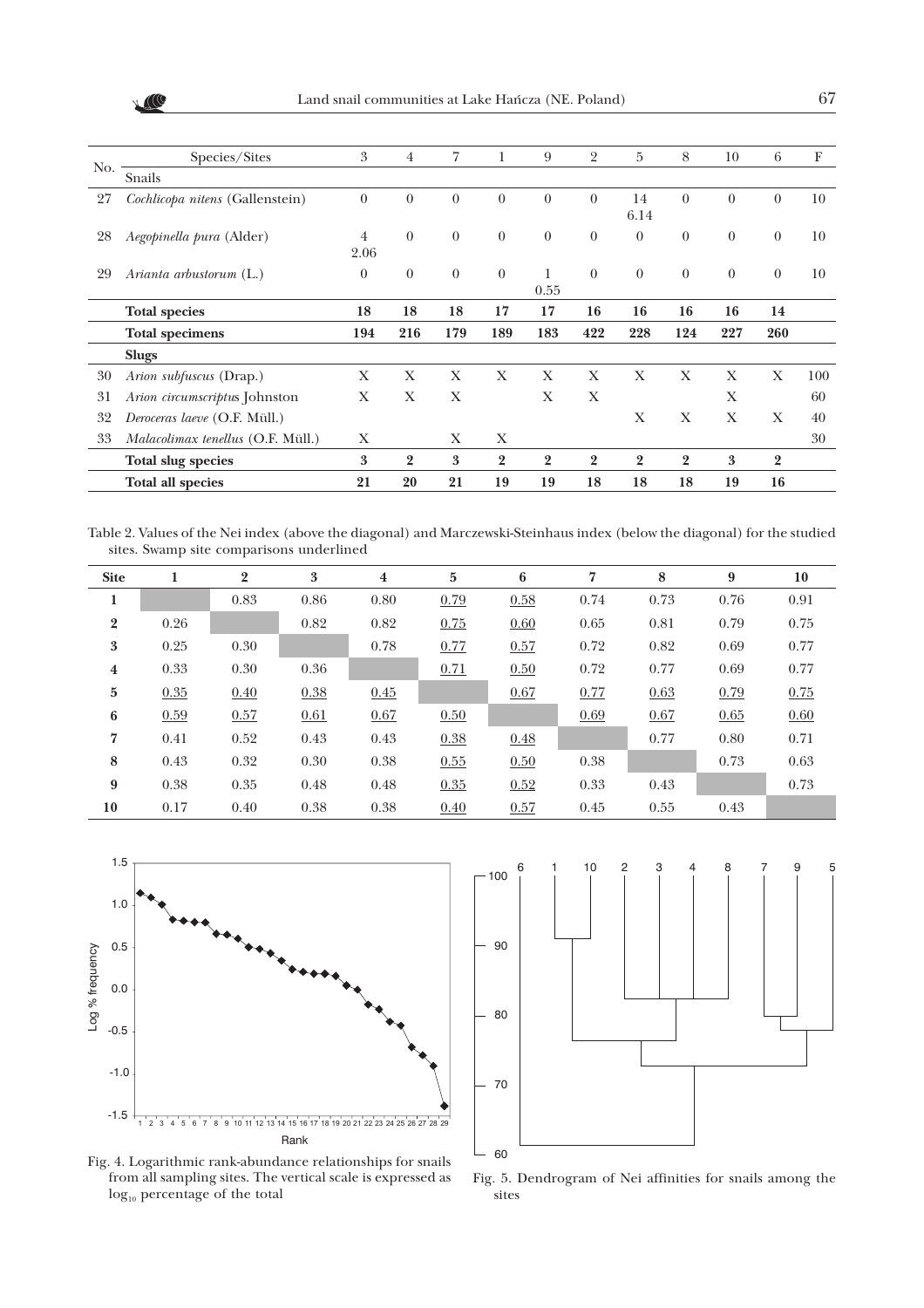cluded. Considering that all the sites are very close together – the lake is only 4,535 m long, with the maximum width of 1,175 m and the total shoreline of 12.7 km, and all but two sites (4 and 5 km away from Lake Hañcza) were in its nearest vicinity – they are fairly heterogenous. Where similar clusters of sites are considered across N. Europe, a value of  $I_{MAX}$  of 1.43 is at the high end of the range (POKRYSZKO & CAMERON 2005). While this may be influenced by sampling error, the Chao estimator (of species missed) for individual sites ranges from 0 (0 or 0.5 for most sites) to 2.25, with the mean 0.3, and the patchy distribution appears to be genuine.

The dominance structure in most sites includes 1–3 species which together constitute more than 50% individuals, all other species being represented by rather few specimens. The dominant species vary between sites: for example, *Punctum pygmaeum* and *Cochlicopa lubrica* are the most numerous in three sites each, *Vertigo pusilla* in two, *Vallonia costata* and *Carychium minimum* in one each. These differences may reflect the patchy distribution, or be only temporary, since all these species have short life cycles and highly weather-dependent reproduction (for life history details see WHITNEY 1938, MORTON 1954, WÄREBORN 1979, 1982, ISKRZYÑSKA 1986, BAUR 1989, BULMAN 1990, POKRYSZKO 1990a).

Twelve snail species occur with a high frequency (70–100%); all of them except *Cepaea hortensis* and *Succinea putris* are small-sized and strict litter-dwellers, and none is a genuinely restricted forest snail. Out of nine medium-frequency species (40–60%), all except *Perforatella bidentata* and *Euomphalia strigella* are small-sized; among them only *Acanthinula aculeata* can be regarded as a genuine forest-dweller. The lowest frequency class (10-30%) includes eight species: the three limited to the alder swamps, the plant-climbing *Columella edentula* (POKRYSZKO 1990b), the forest-dwelling *Aegopinella pura, Ae. minor* which is very rare in the north of Poland (RIEDEL 1988), the big and vegetation-climbing *Arianta arbustorum* and *Discus rotundatus* which is closely associated with rotting timber (KUZNIK-KOWALSKA 1999). The complete absence of clausiliids, more than ten species of which could be expected to occur in this part of the country (for ranges see RIEDEL 1988, WIKTOR 2004; for clausiliid lists from nearby sites see MARZEC in prep.) is probably also associated with the scarcity of dead timber.

The presence of marsh-loving species (*Succinea putris, Vertigo antivertigo*, *Zonitoides nitidus*) even in non-swampy sites reflects the effect of the adjacent lake shore. All the species recorded are widely distributed in Poland, nearly all are euryoecious, and most are common (for distribution and ecology see RIEDEL 1988, WIKTOR 2004). Among the slugs, *Arion subfuscus* was universal, and none were restricted to one or two sites. Only *Malacolimax tenellus* can be regarded as a true forest species (WIKTOR 2004).

The nearest locality where samples were taken with the same methods and where the same range of species could be expected, based on the distribution ranges and ecological requirements, is Białowieża Forest (CAMERON & POKRYSZKO 2004). The total number of snail species found in forest habitats in Białowieża was 46 (plus 6 slugs) and thus c. 35% higher, with 11 species of clausiliids, eight helicoids and two species of timber-dwelling *Discus*, both of them frequent and abundant; the number of species per site ranged from 17 to 35 (mean 27). Even the poorest category of forest sampled at Białowieża, *Melitto-Carpinetum*, more acid than Hañcza forests, is richer overall and in the mean number of species per site. The number of high-frequency (70–100%) snail species in Białowieża was 22, compared to 12 in Hañcza, eight being the same in both localities. In Białowieża the group included, among others, three clausiliids and two species of *Discus*. The overall similarity (Nei) between Lake Hańcza and Białowieża is only 0.68, but discounting the clausiliids, the fauna in the two localities, about 160 km apart, is very similar: Lake Hańcza and Białowieża have 25 species in common, and their Nei index is 0.92!

The low species number per site, the predominance of common, euryoecious, widely distributed species, the near-absence of vegetation climbers and the scarcity of timber-dwellers suggest a depauperate community of a narrow and heavily affected belt of once-natural forest. Data from the Pomeranian Lakeland, and from Wielkopolska, show a similar phenomenon: apparently attractive lakeside and swamp forests tend to be depauperate, especially in clausiliids; only a few sites have escaped significant and damaging disturbance (CAMERON & POKRYSZKO, 2004, 2006). MARZEC (in prep.) will show that such refuges also occur in the northeast.

#### **REFERENCES**

- ALEXANDROWICZ S. W. 1987. Analiza malakologiczna w badaniach osadów czwartorzêdowych. Zeszyty Naukowe AGH Kraków 1145, Geologia 12: 1–240.
- BAUR B. 1989. Growth and reproduction of the minute land snail *Punctum pygmaeum* (Draparnaud). J. Moll. Stud. 55: 383–387.